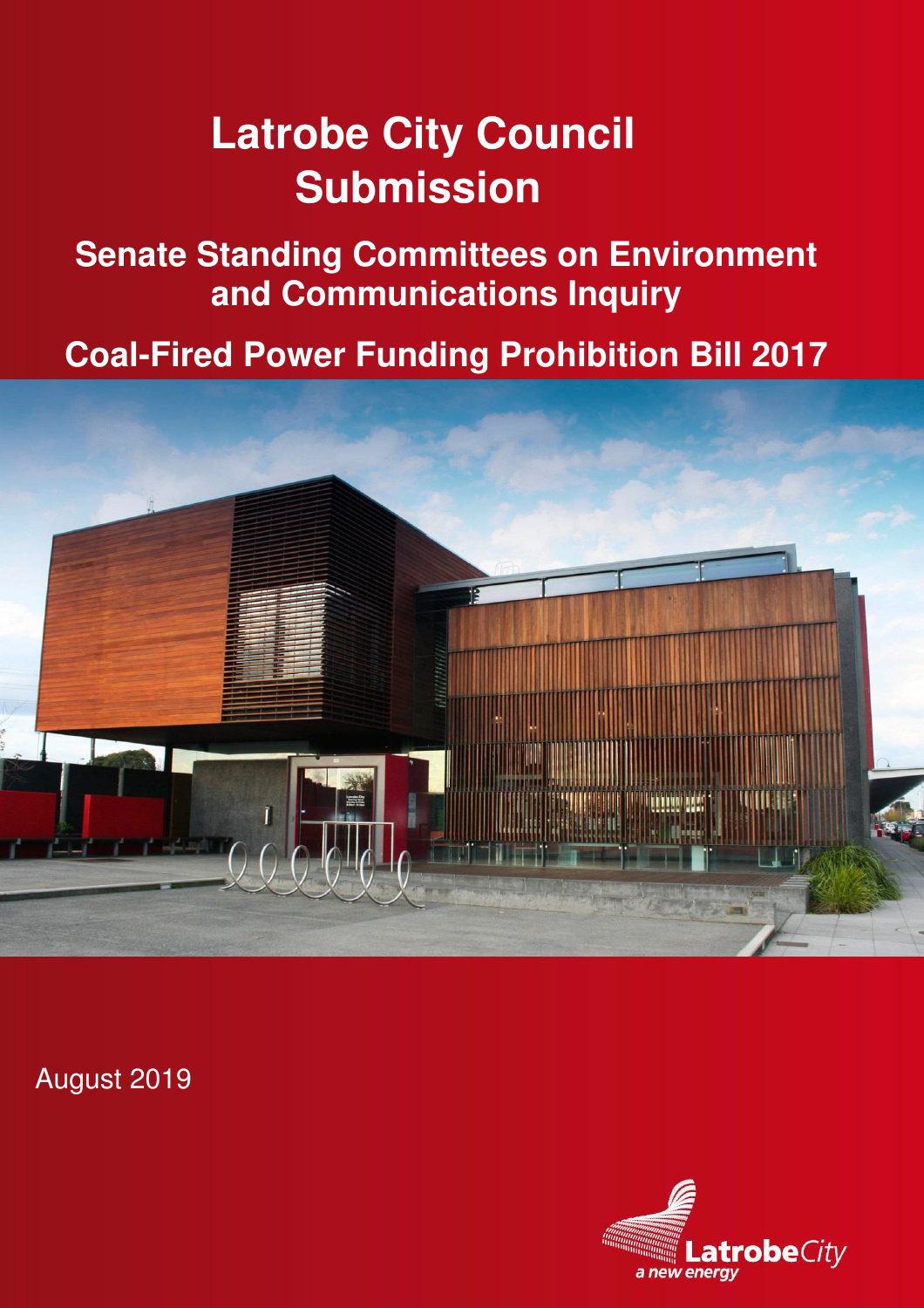

| Revision | Date       | <b>Written by</b> | <b>Reviewed by</b> |
|----------|------------|-------------------|--------------------|
|          | 13/08/2019 | H Burgess         | S Piasente         |
| 2.0      | 27/08/2019 | H Burgess         | S Piasente         |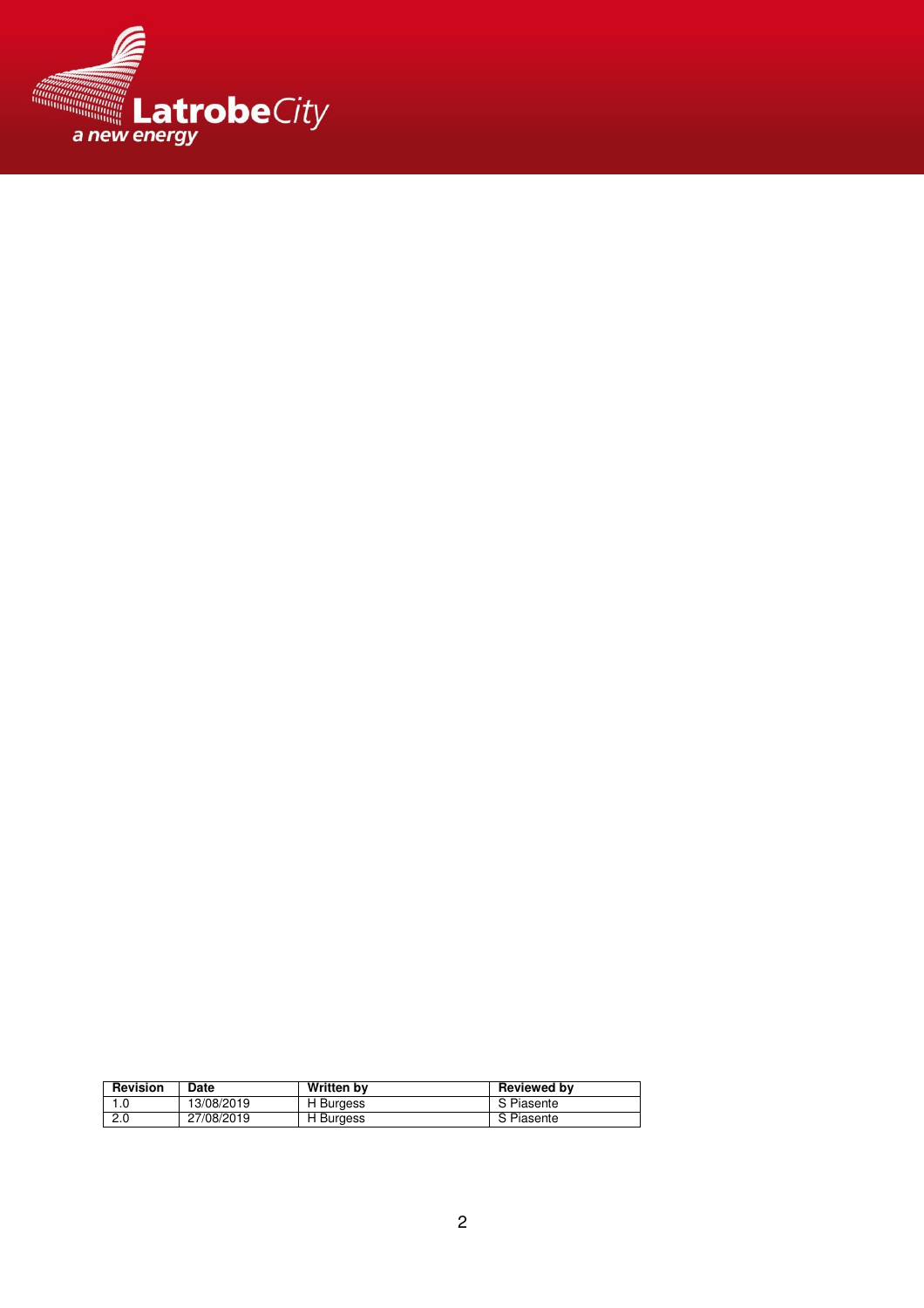### **Introduction**

Latrobe City welcomes the opportunity to provide its response to the Senate Standing Committees on Environment and Communications Inquiry on Coal-Fired Power Funding Prohibition Bill 2017.

Latrobe City is Gippsland's only Regional City, servicing the population of 74,000 people who largely reside in the four major population centres of Moe-Newborough, Morwell, Traralgon and Churchill. Its economy is built on the vast natural resource of brown coal and related power generation. The Latrobe Valley region contains an estimated brown coal resource of 65 billion tonnes, one of the largest deposits in the world, of which approximately 50% has been identified as potentially viable.

Latrobe City Council has had a long interest in open cut brown coal mining and power generation from brown coal as a major driver for economic growth and employment in the region. The region's brown coal has been utilised for the provision of affordable electricity for the majority of Victoria (contributing in excess of 70 per cent of Victoria's energy requirements) originally by the State Electricity Commission of Victoria and subsequently by private mine operators via three large coal mines at Traralgon (AGL Loy Yang), and Newborough (Yallourn) and now closed Morwell (Hazelwood).

With a Gross Regional Product (GRP) of approximately \$4.87 billion (2017), Latrobe City makes a significant contribution to the Victorian economy.

Latrobe City has been in economic transition for many years, following the Hazelwood Power Station and Mine closures in 2017 and the subsequent significant Government investment in the region. With the anticipated future power station closures, our region will continue its significant economic and structural transition.

As part of this process, Latrobe City Council has engaged with its community to develop a Strength-Led Transition Plan that delivers a new forward-looking vision for a strong and prosperous Regional City, building on the diversified economy that is based on the engineering skills, know-how and heavy industrial infrastructure developed in the course of the generations-long history of brown coal-fired electricity generation.

At the core of this transformation is a strong need to drive the region's employment and economic diversification, given that Latrobe City has borne, and is expected to continue to bear, a significant economic cost of the structural change currently occurring in the Australia's energy sector.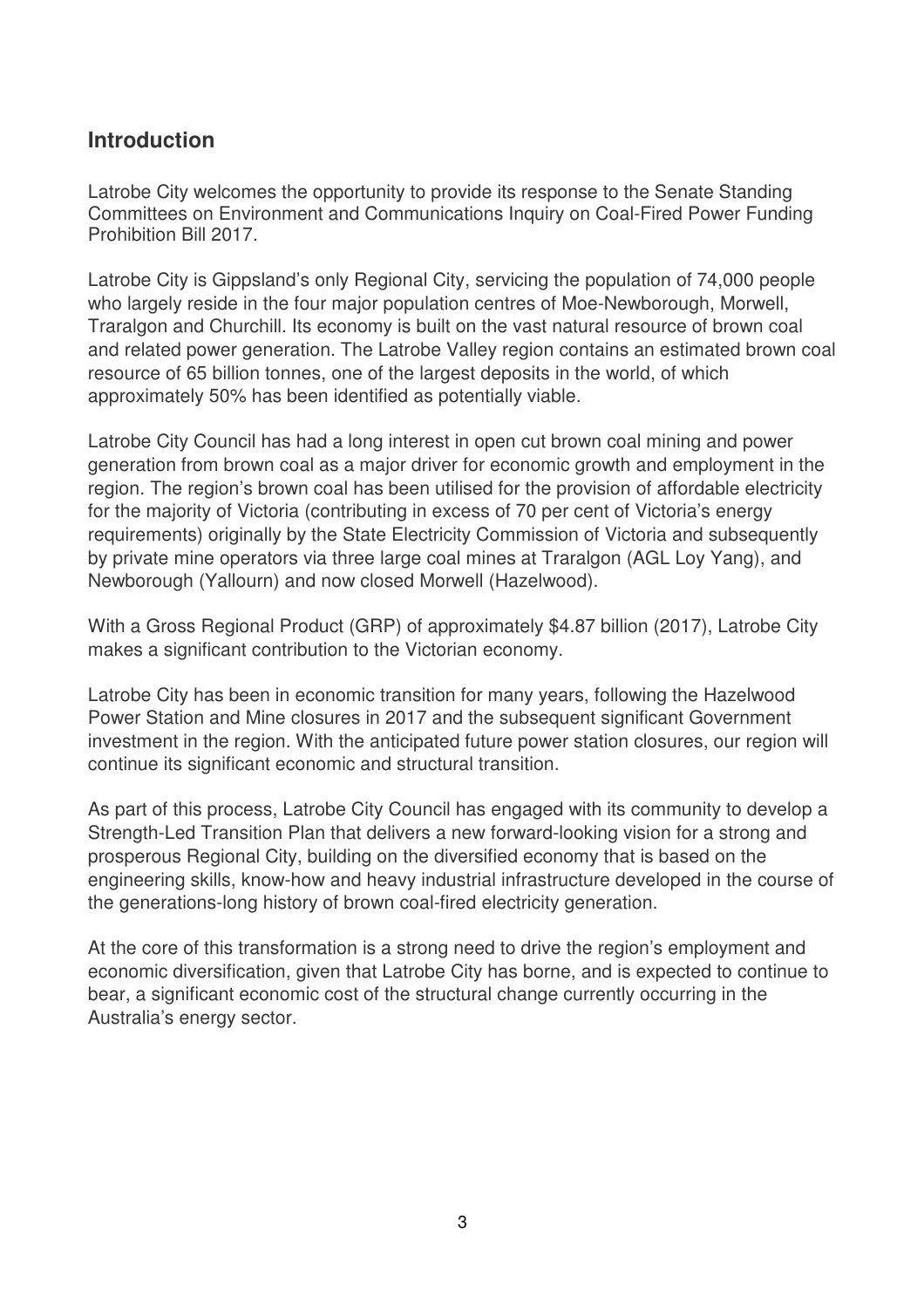## **Submission: Prohibition on Commonwealth support for coal-fired power stations**

#### **Impacts of early and unplanned closures of brown coal-fired power stations**

Latrobe City Council would like to take this opportunity to express its strong opposition to the Commonwealth Coal-Fired Power Funding Prohibition Bill 2017. As it stands, this Bill would prohibit the Commonwealth government or its agencies from funding the refurbishment, building or purchase, or assisting in the transfer of ownership, of a coalfired power station.

Council is particularly concerned about the anticipated impact of this Bill on Latrobe Valley's brown-coal fired power stations and the potential for any early or unplanned power station closures. Given the concentration of the power generation activity in the Latrobe Valley, any early or unplanned closures would have significant implications on the power station workers, their families, this community and our economy at large. Additionally, Council is concerned that in the longer-term this Bill, if passed, would significantly restrict the use for any purpose of this essential energy generating infrastructure.

The contraction of the coal and electricity industry in Latrobe City has had, and is expected to have, a significant disruptive impact on the productivity, economic and social outcomes across this community.

The Hazelwood Power Station closure resulted in approximately 750 direct and 300 indirect job losses in the region, decrease of \$1,220 million in output, reduction by \$255 million in demand for intermediate goods and services, and consumption effects reduced by \$103 million. Overall, the Hazelwood closure resulted in a decrease in total regional output of more than \$1,580 million. It is estimated that the loss of Latrobe City's gross regional product from the closure of Hazelwood was close to \$340 million. These impacts are still deeply felt across our community and our economy.

The currently active AGL Loy Yang Mine in the Latrobe Valley is Australia's largest open cut mine with an annual nominal output of 30 million tonnes of brown coal. It supplies the two adjacent Power Stations, namely Loy Yang A Power Station operated by AGL Loy Yang and Loy Yang B Power Station operated by Alinta. These power stations provide approximately 50% of the electricity generated in Victoria.

AGL Loy Yang currently employs approximately 600 FTE and 300 contractors and contributes estimated \$10 million per week to the local community through procurement, labour and the contractors  $1$ 

The Yallourn Power Station, on the other hand, employs more than 500 people and generates 20% of Victoria's total electricity generation.

 $\overline{a}$ 

<sup>&</sup>lt;sup>1</sup> https://www.agl.com.au/-/media/agl/about-agl/documents/how-we-source-energy/thermal-energyenvironment/agl-loy-yang/sustainability-report-15-16\_agl-report-format.pdf?la=en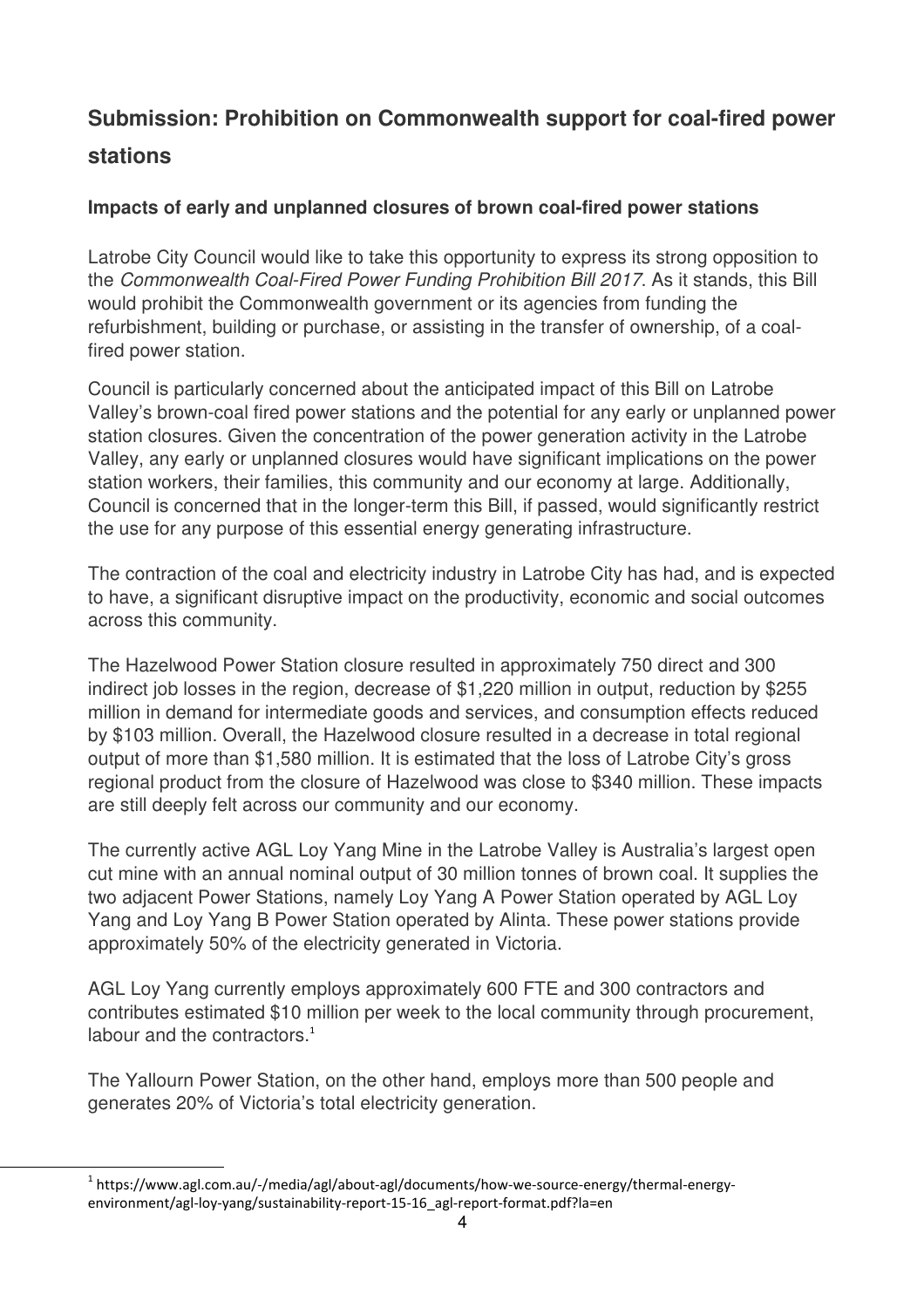Any Government policies and regulations resulting in an early or unplanned closure of the coal-fired power stations would have a further impact that reaches beyond this region. The early retirement of power stations could significantly affect the affordable baseload capacity, and the security and stability of the nation's energy supply which are fundamentally important to the efficient operation of the Australian economy.

Affordable electricity is critical for businesses and industry to be competitive in national and global environments. Due to the unreliability of renewable technologies, there has to be baseload power in the system to provide grid stability and security; and coal and gas are currently the only viable options.

There are proven large-scale operating technologies that are capable of achieving significant improvements to emission profiles while providing an abundant supply of baseload energy in support of the intermittent load generated from renewable sources.

#### **Collaborative just transition**

It is clear that the longer term process of transitioning from brown coal-fired electricity generation will result in significant impacts, particularly in the communities such as Latrobe City where any changes to the coal-fired power generation industry are immediately and directly felt.

Council recognises the importance of 'orderly and planned' economic transition for Latrobe City. Based on the international best practice, it is clear that the most successful transition programs involve strategic planning, combined with specific goals, and strong and early community engagement.

To this end, Council urges the Governments at Federal and State levels to collaborate with the affected communities on the development of strategic and staged transition plans, combined with a program of proactive and timely measures to ensure that the investment in the region delivers value for money through targeted and prioritised approaches, any interventions are appropriate and that all relevant parties, including the Latrobe City community are heard and engaged in this process.

This is to ensure that the economic costs of Victoria moving away from coal-generated power are not disproportionally felt in this region which still relies heavily upon the coalfired power generation industry as its economic backbone.

As part of economic diversification, the Government could support research and development of low emission technologies and alternative uses of carbon from the region's plentiful resource, brown coal.

The CO2, as source of carbon, has the potential to be leveraged as a valuable 'raw material' and a component in the manufacture of a range of products such as chemicals, liquid fuels, carbons and agricultural products, potentially reducing the demand on the use of finite oil and gas resources.

Additionally, carbon captured can be applied to manufacture of consumer products, including synthetic surface sports arenas, mattresses and upholstered furniture.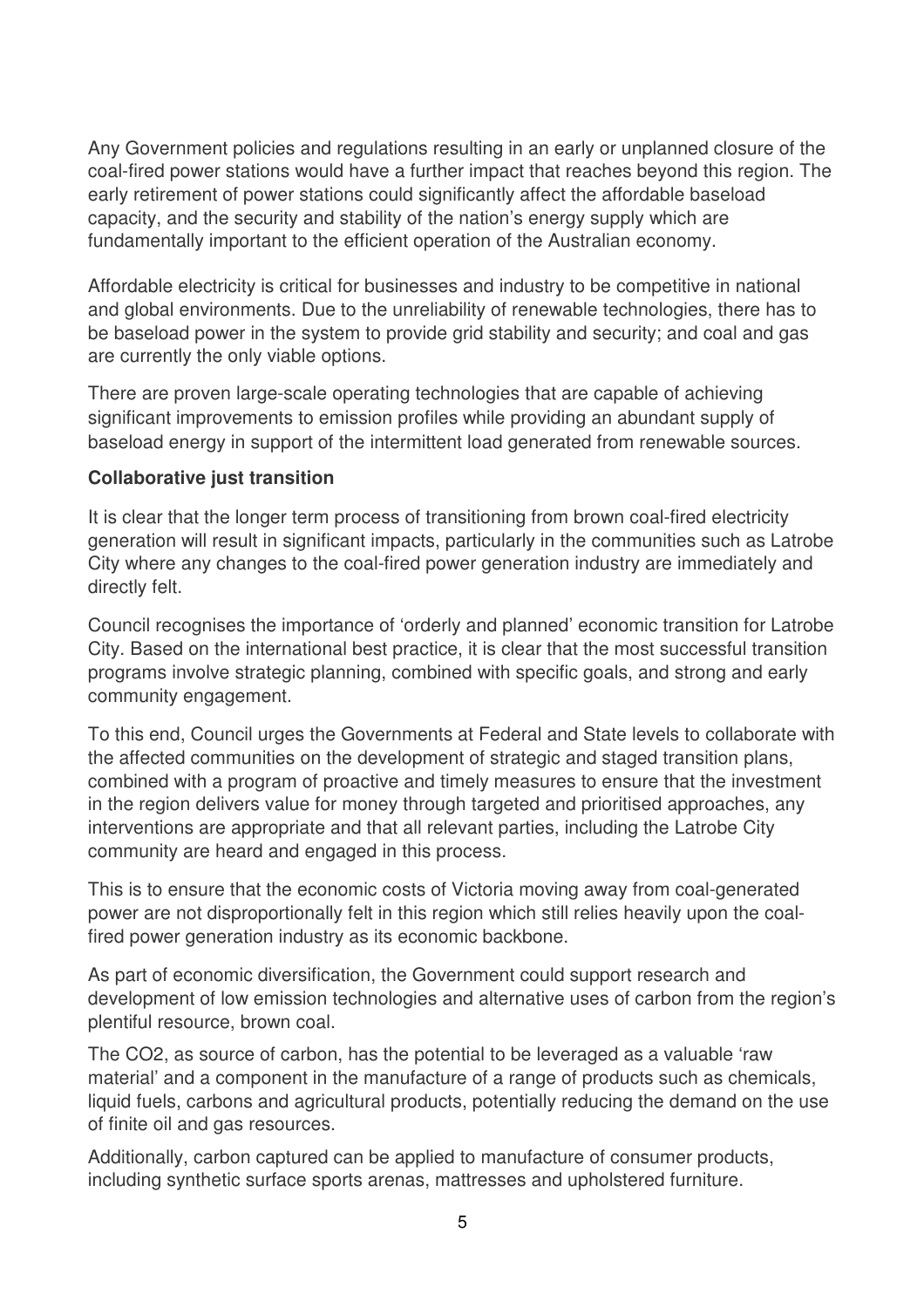In an attempt to identify, qualify and secure these opportunities, Latrobe City Council has been seeking support from both State and Federal Governments for the establishment of a Regional Carbon Innovation Centre (RCIC) in the Latrobe Valley as a hub for innovation, research and development from an early technological stage to a demonstration and precommercialisation stage. A feasibility study on the proposed Centre has been recently commissioned by Australian Carbon Innovation (ACI).

Initiatives such the Hydrogen Energy Supply Chain (HESC) could provide further economic development opportunities through safe production and transport of clean hydrogen from the Latrobe Valley to Japan. The CarbonNet project is an example of an investigation into the potential for establishing a commercial-scale carbon capture and storage (CCS) network in the Latrobe Valley.

New technologies such as CCS could have a significant impact on the future of coal-fired power generation and should be considered during policy development. However, as is the case with other clean energy technologies, the cost of CCS needs to be brought down through innovation, research and deployment. This will require a high level of national and international research collaboration, and sustained government and public support.

There could be a range of beneficial impacts on the Latrobe City's economy and beyond if carbon-based projects were developed and implemented through the utilisation of these new technologies. Such benefits would be expected to be at least equivalent to the economic benefits from coal-fired power generation.

#### **Conclusion**

While Council recognises that a notable progress has been made to deliver on the transitioning and diversification initiatives in the Latrobe Valley, strong planning and implementation measures are required to provide for genuine employment, private sector investment and economic diversification as the region moves into a new phase of its economic and social change.

While opposing this Bill, Latrobe City urges the Government to ensure that:

- The impacts on the Latrobe Valley from the changes to the energy sector are considered through effective planning, engagement and support for Just Transition to reduce disproportionate adverse impacts on the region;
- Latrobe City and its community are closely consulted and collaborated with throughout all phases of the transition; a Council endorsed resource/ consultant with knowledge and experience of the region should be appointed to lead this process; and
- As part of the region's economic diversification, low emission technologies and alternative uses of carbon from brown coal such as hydrogen production are actively supported by the Government.

Latrobe City Council is endeavouring to model an inclusive and collaborative approach to expedite the planning, advocacy, development and support of the economic diversification. To this end, Council invites all levels of Government to partner with Latrobe City and its community in all discussions, policy and program planning and design with regards to the region's continued transition. Creating a long-term, considered plan for transition for the